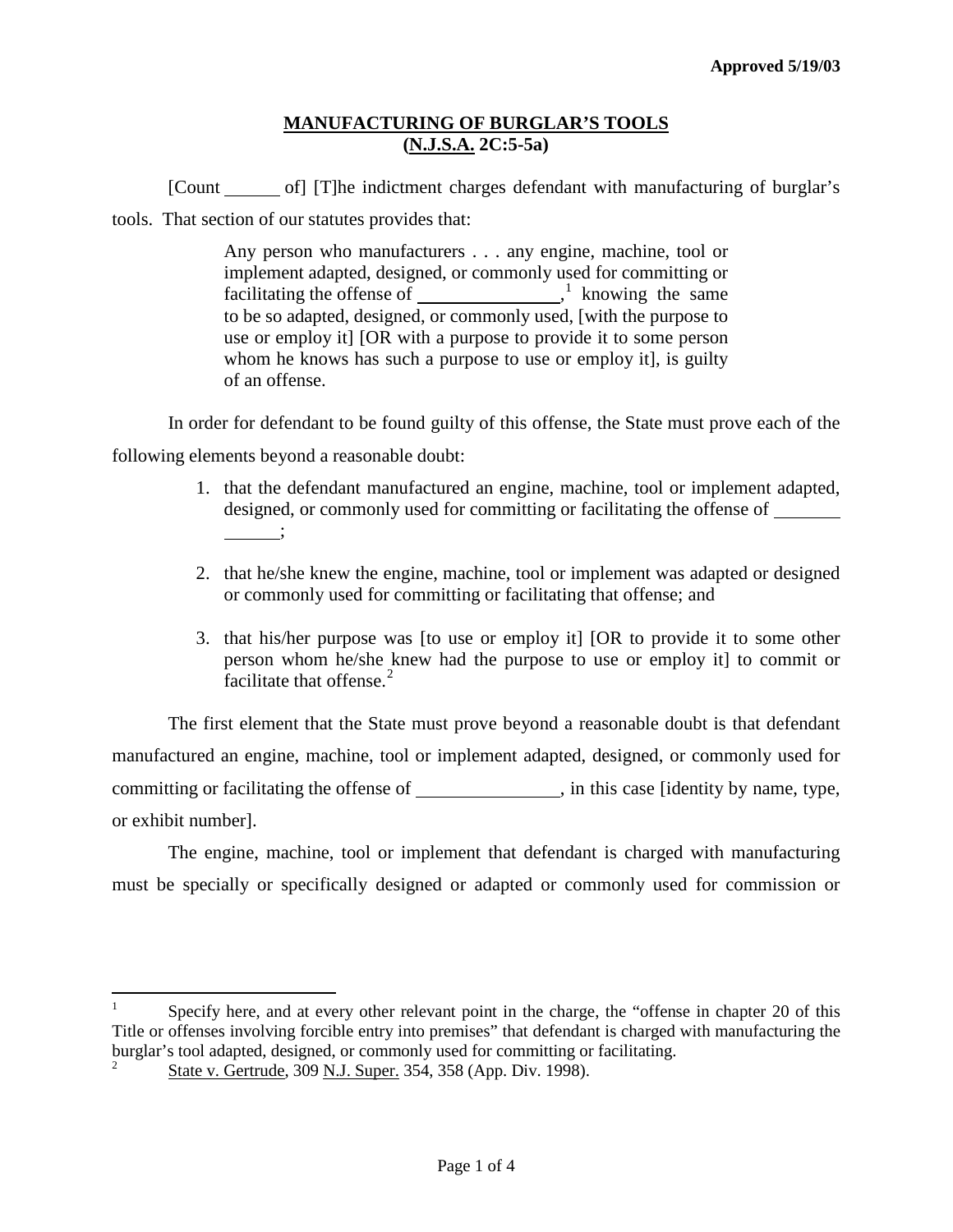facilitation of this offense and not merely be something designed or adapted or commonly used for some other purpose that can be or is used for committing or facilitating this offense.<sup>[3](#page-0-0)</sup>

The elements of the offense of **are axes are [see appropriate Model Jury Charge] OR [I have already defined for you (OR I will define for you)** the elements of the offense of in the instructions regarding count \_\_\_\_\_ of the indictment].

The second element that the State must prove beyond a reasonable doubt is that defendant knew that the engine, machine, tool, or implement was designed, adapted, or commonly used for committing or facilitating the offense of . A person acts knowingly with respect to the nature of his/her conduct or the attendant circumstances if he/she is aware that his/her conduct is of that nature, or that such circumstances exist, or he/she is aware of a high probability of their existence. A person acts knowingly with respect to a result of his conduct if he/she is aware that it is practically certain that his/her conduct will cause such a result.

The third element that the State must prove beyond a reasonable doubt is that defendant's purpose was to use or employ the engine, machine, tool or implement [**OR to provide the engine, machine, tool or implement to another whom he/she knows has the purpose to use or employ it** for committing or facilitating the offense of . A person acts purposely with respect to the nature of his/her conduct or a result thereof if it is his/her conscious object to engage in conduct of that nature or to cause such a result. A person acts "purposely" with respect to attendant circumstances if he/she is aware of the existence of such circumstances or he/she believes or hopes that they exit.

# **[IF DEFENDANT IS ACCUSED OF PROVIDING IMPLEMENT TO ANOTHER: I have already defined the term "knowing" for you]**.

Purpose and knowledge are conditions of the mind that cannot be seen and that can be determined only by inferences from conduct, words or acts. A state of mind is rarely susceptible of direct proof but must ordinarily be inferred from the facts. Therefore, it is not necessary that the State produce witnesses to testify that an accused said that he/she had a certain state of mind when he/she engaged in a particular act. It is within your power to find that such proof has been

<sup>&</sup>lt;sup>2</sup><br>3 See Cannel, Criminal Code Annotated, Comments 2. (second paragraph) and 4. to N.J.S.A. 2C:5- 5 ("[T]he linkage of the manufacture of implements with the publishing of plans suggests that the higher penalty was intended for those persons who produce a specialized implement. Such persons pose a greater danger to the public").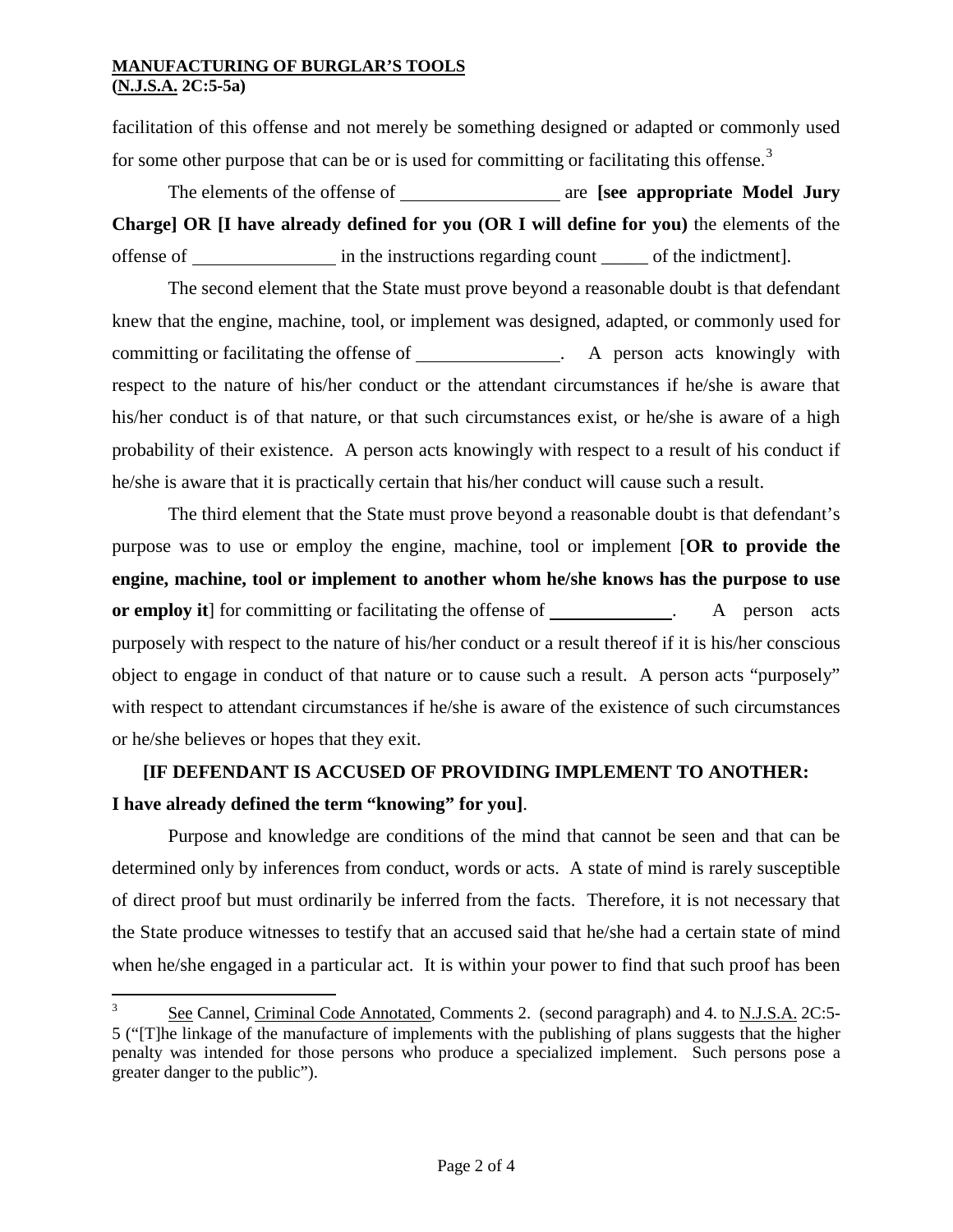furnished beyond a reasonable doubt by inference, which may arise from the nature of defendant's acts and conduct, from all that he/she said and did at the particular time and place, and from all surrounding circumstances.

If the State has failed to prove each element of this offense beyond a reasonable doubt, then you must find the defendant not guilty. If the State has proven each element of this offense beyond a reasonable doubt, then you must find defendant guilty.

#### **CHARGE IF APPROPRIATE:**

#### **POSSESSION OF BURGLAR'S TOOLS** (lesser included offense)

As part of his/her denial of guilt to the charge of manufacturing burglar's tools, defendant asserts that he/she did not manufacture , but merely possessed it without having any role or part in its manufacture. It is the State's burden to prove beyond a reasonable doubt that defendant manufactured rather than merely possessed the engine, machine, tool or implement.

The word "possess" as used in criminal statutes signifies a knowing, intentional control of a designated thing, accompanied by a knowledge of its character.

Thus, the person must know or be aware that he/she possesses the item (in this case

), and he/she must know what it is that he/she possesses or controls (that it is (they are) burglar's tool(s)).

**[Where applicable charge the following: this possession cannot merely be a passing control that is fleeting or uncertain in its nature].** In other words, to "possess" within the meaning of the law, the defendant must knowingly procure or receive the item possessed or be aware of his/her control thereof for a sufficient period of time to have been able to relinquish his/her control if he/she chose to do so. (Define "knowing" N.J.S.A. 2C:2-2 and any other definition relevant to the item allegedly possessed).

A person may possess (an item) even though it was not physically on his/her person at the time of the arrest, if he/she had in fact, at some time prior to his/her arrest, had control over it.

When we speak of possession, we mean a conscious, knowing possession. The law recognizes two kinds of possession: they are actual possession and constructive possession.